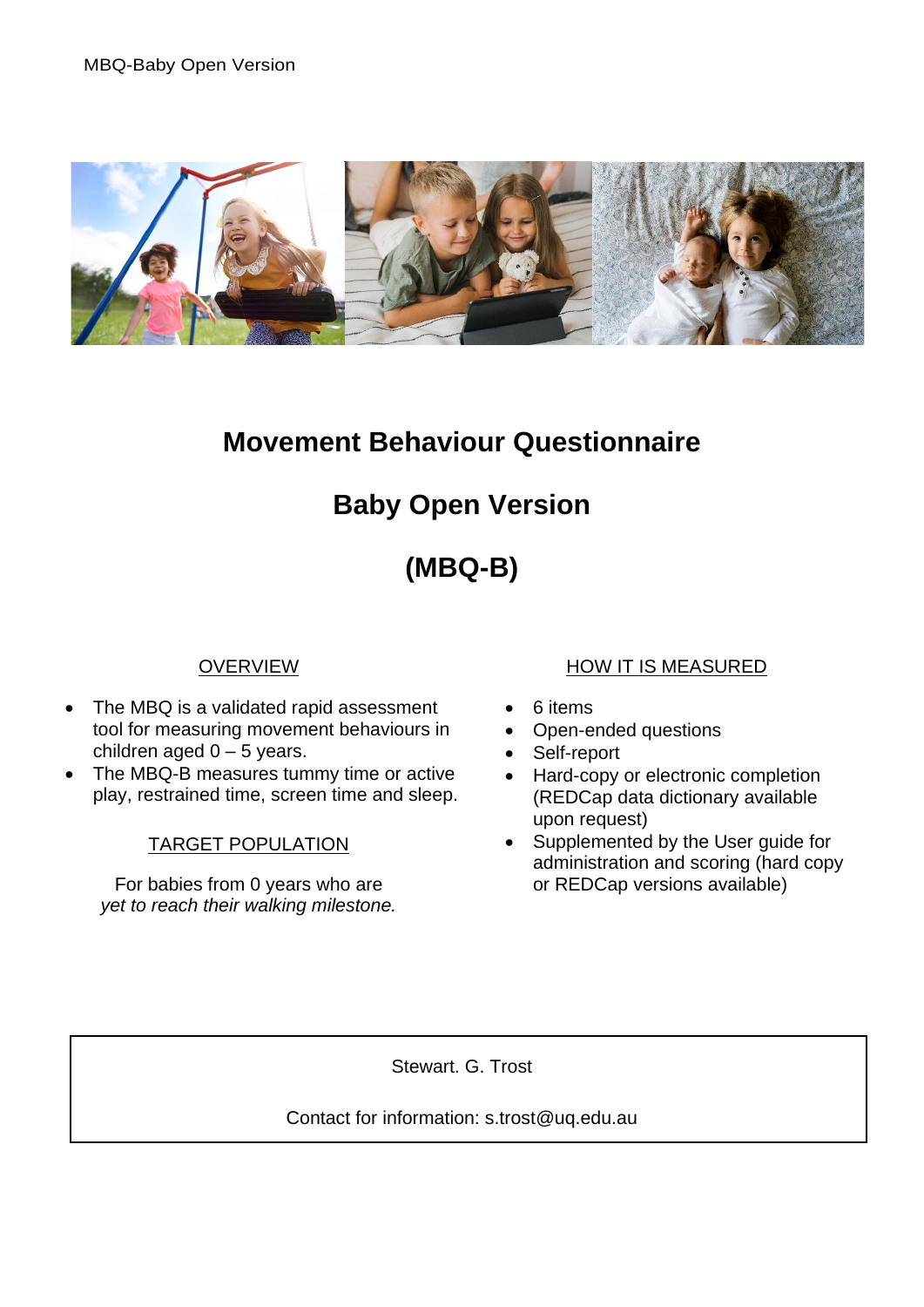Date:  $\frac{1}{2}$  /  $\frac{1}{2}$ 

# **Movement Behaviour Questionnaire (MBQ-B)**

#### **DIRECTIONS**

This survey will ask you questions about your baby's movement behaviours (activity, screen time, and sleep) on a typical day.

A typical day is a day when your baby does things they normally do.

For questions about how much time your baby spends in these behaviours, please provide an answer to both hours and minutes, e.g., 2 hours 0 minutes, 0 hours 30 minutes.

Please respond to all the questions as best as you can.

How old is your baby?

- $\bigcirc$  0 3 months [1]
- $\bigcirc$  4 11 months [2]
- ◯ 12 months or older [3]

This section is about your baby's tummy time and active play

Does your baby roll?

- $\bigcirc$  Yes skip Q1A and Q1B and answer question Q2.
- $\bigcirc$  No answer Q1A and Q1B and skip Q2.

**Q1A.** This question is about the times when your baby is awake and placed on their tummy for playtime while you are watching them.

Thinking about the past week, how many times EACH DAY did you usually place your baby on their tummy for play?

times

**Q1B.** How long did each tummy time usually last?

**Q2.** Thinking about the past week, on a TYPICAL DAY, how much time in total did you do some active play with your baby? *Active play could be crawling on the floor with your baby, rolling around the floor with your baby, playing at the park, dancing with your baby, chasing your baby.*

hours minutes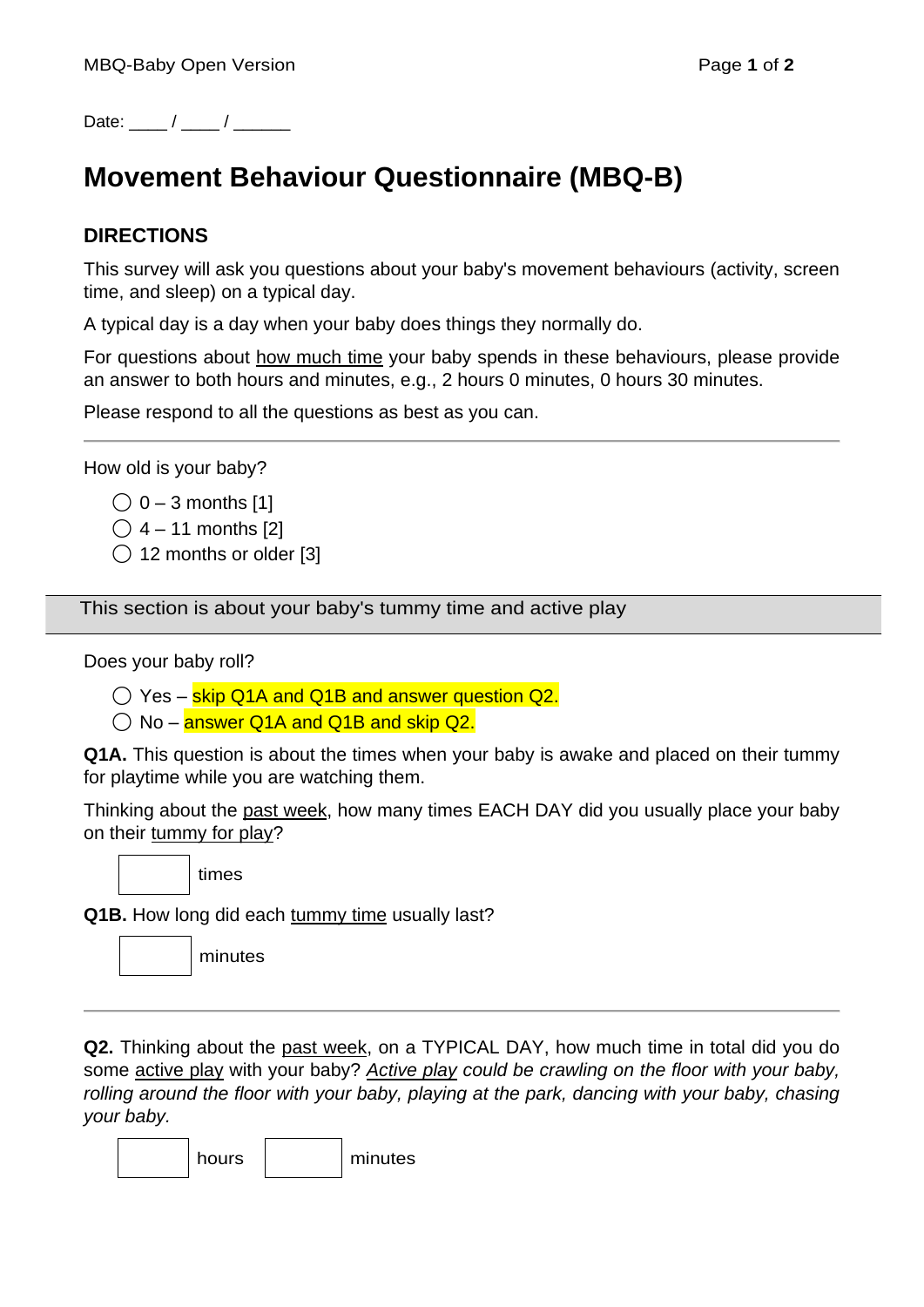| This section is about your baby's restrained time (e.g., pram/stroller, highchair, or<br>baby carrier)                                                                                                                                                                                 |  |  |
|----------------------------------------------------------------------------------------------------------------------------------------------------------------------------------------------------------------------------------------------------------------------------------------|--|--|
| Q3A. Thinking about the past week, on a TYPICAL DAY, how many times did you place your<br>baby in a baby carrier or sling, car seat or capsule, stroller or pram, highchair, bouncer, jolly<br>jumper or play pen?                                                                     |  |  |
| times                                                                                                                                                                                                                                                                                  |  |  |
| <b>Q3B.</b> When your baby was in one of those devices, how long were they usually in it?                                                                                                                                                                                              |  |  |
| minutes<br>hours                                                                                                                                                                                                                                                                       |  |  |
| This section is about your baby's screen time                                                                                                                                                                                                                                          |  |  |
| Q4. Thinking about the past week, on a TYPICAL DAY, how much time did your baby spend<br>watching television programs, videos/internet clips or movies on a television, computer or<br>portable/mobile device such as iPad, tablet or smartphone?                                      |  |  |
| hours<br>minutes                                                                                                                                                                                                                                                                       |  |  |
| Q5 Thinking about the past week, on a TYPICAL DAY, how much time did your baby spend<br>playing games, looking at photos, or video chatting (e.g. FaceTime, Zoom, Skype) on a<br>screen-based device such as a computer or laptop, video game console, iPad, tablet, or<br>smartphone? |  |  |
| minutes<br>hours                                                                                                                                                                                                                                                                       |  |  |
| This section is about your baby's sleep                                                                                                                                                                                                                                                |  |  |
| Q6. Thinking about the past week, on a TYPICAL NIGHT, how much time did your baby sleep<br>in total during the night?                                                                                                                                                                  |  |  |
| minutes<br>hours                                                                                                                                                                                                                                                                       |  |  |
| Q7. Thinking about the past week, on a TYPICAL DAY, how much time did your baby sleep<br>in total during the day?                                                                                                                                                                      |  |  |
| minutes<br>hours                                                                                                                                                                                                                                                                       |  |  |
| --- Thank you for completing the MBQ ---                                                                                                                                                                                                                                               |  |  |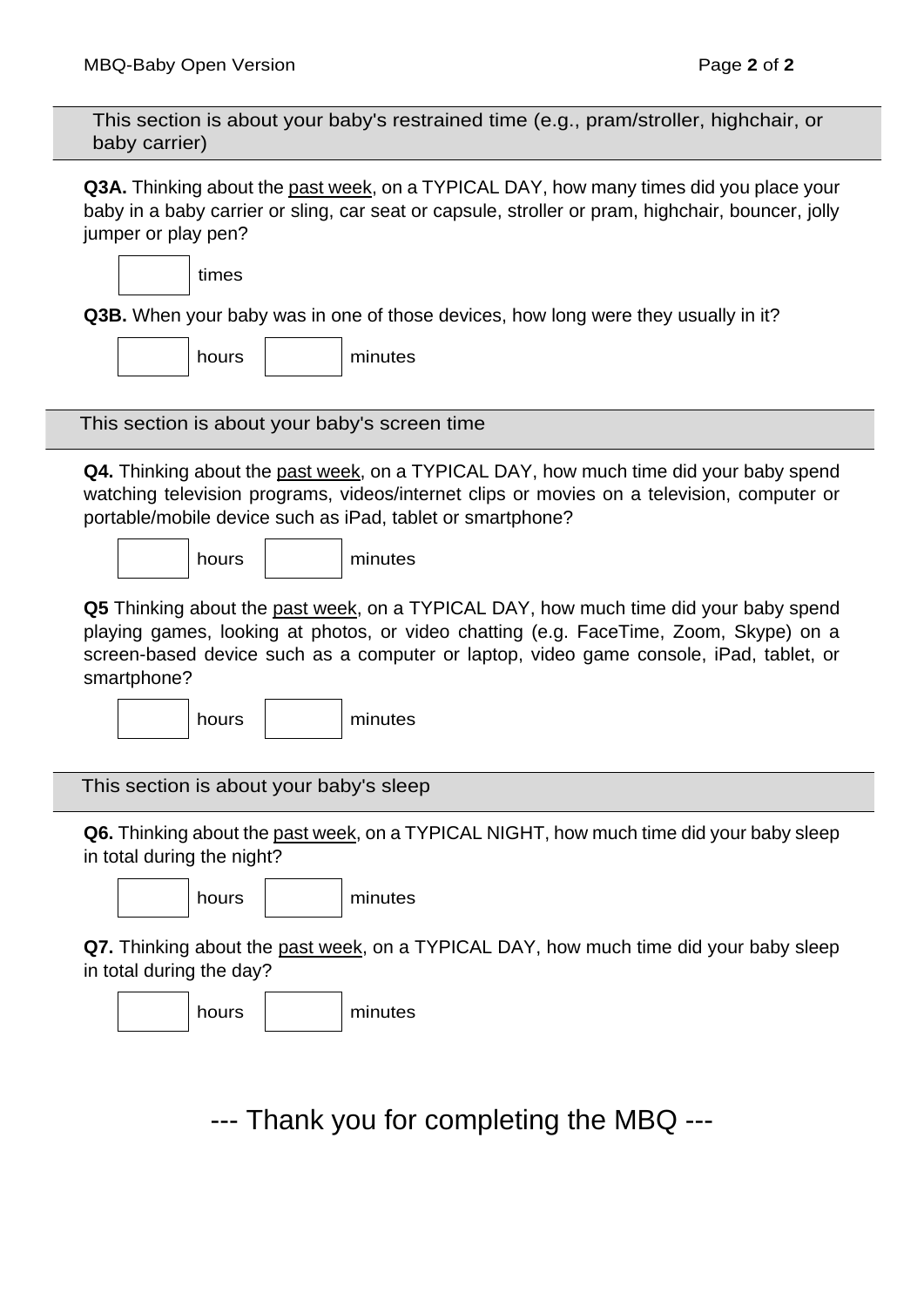# **Calculation of outcome variables**

| <b>Outcome variable</b>                   | <b>Calculation</b>                                               |
|-------------------------------------------|------------------------------------------------------------------|
| <b>TUMMY TIME</b>                         |                                                                  |
| Total tummy time (minutes/day)            | $\frac{1}{2}$ times (Q1A) x $\frac{1}{2}$ minutes per time (Q1B) |
| <b>ACTIVE PLAY</b>                        |                                                                  |
| Total active play (minutes/day)           | $Q2$ ( __________ hours x 60) + _________ minutes                |
| <b>RESTRAINED TIME</b>                    |                                                                  |
| Usual restrained time (minutes/bout)      | Q3B $($ ________ hours x 60) + ________ minutes                  |
| Total restrained time (minutes/day)       | ______times (Q3A) x usual restrained time (Q3B)                  |
| <b>SCREEN TIME</b>                        |                                                                  |
| Non-interactive screen time (minutes/day) | $Q4$ ( _______hours x 60) + _______minutes                       |
| Interactive screen time (minutes/day)     | $Q5$ ( ________ hours x 60) + _______ minutes                    |
| Total screen time (minutes/day)           | Non-interactive screen time + Interactive screen time            |
| <b>SLEEP</b>                              |                                                                  |
| Night sleep (minutes)                     | $Q6$ ( _______ hours x 60) + _______ minutes                     |
| Day sleep (minutes)                       | $Q7$ ( ________ hours x 60) + _______ minutes                    |
| Total sleep (minutes per 24 hours)        | Night Sleep + Day Sleep                                          |

### **Truncation of extreme values**

Implausible or extreme values for the following outcome variables are truncated (that is recoded) to the value equivalent of the 95th percentile from the validation study dataset.

| Outcome variable      | <b>Truncated value</b> |
|-----------------------|------------------------|
| Total tummy time      | 180 minutes per day    |
| Total active play     | 480 minutes per day    |
| Total restrained time | 360 minutes per day    |